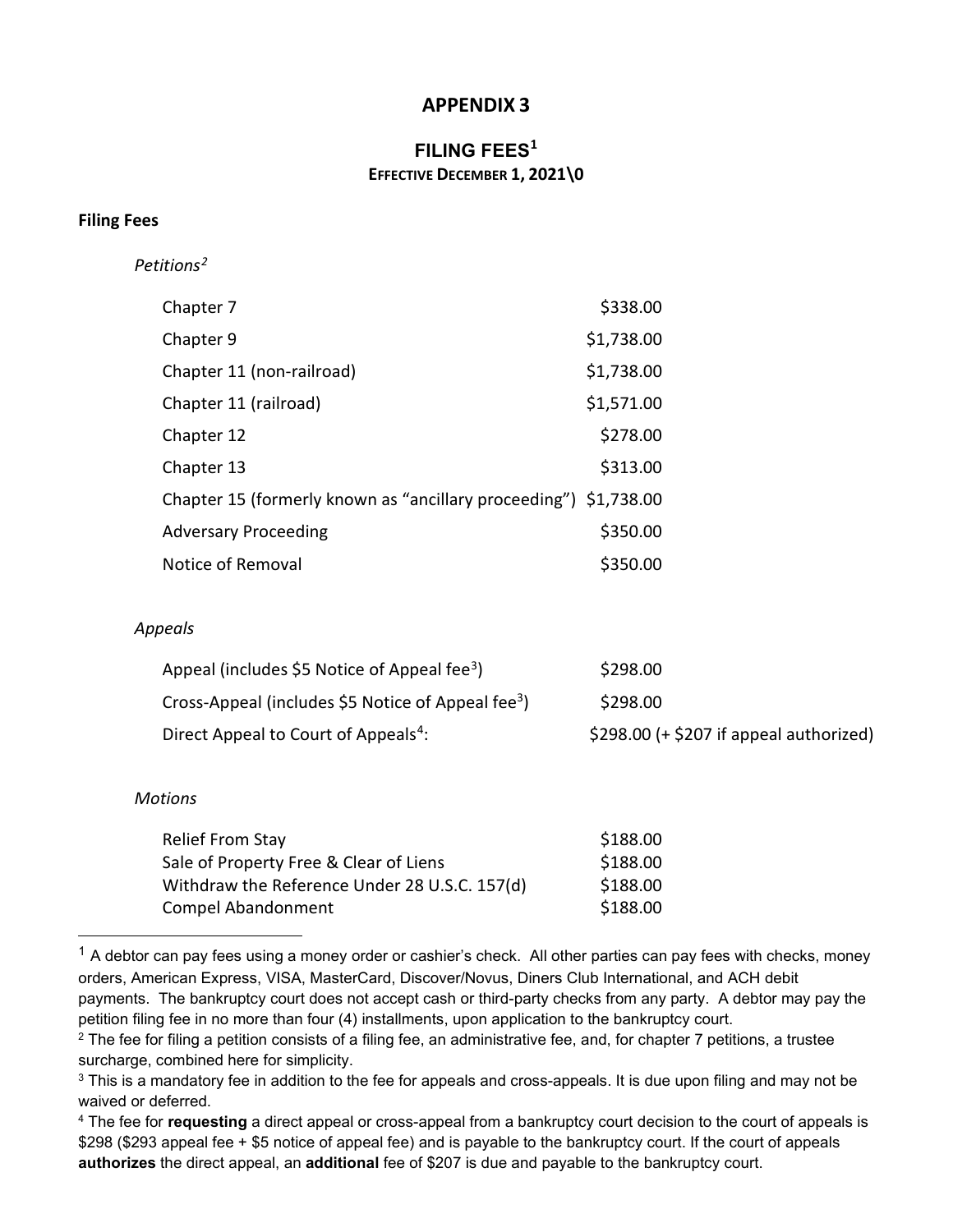| Bifurcate Case (from co-debtors to individual debtors):    |            |
|------------------------------------------------------------|------------|
| Chapter 7                                                  | \$338.00   |
| Chapter 11                                                 | \$1,738.00 |
| Chapter 12                                                 | \$278.00   |
| Chapter 13                                                 | \$313.00   |
| Conversions <sup>5</sup>                                   |            |
| Convert Chapter 9 to Chapter 7                             | \$15.00    |
| Convert Chapter 11 to Chapter 7                            | \$15.00    |
| Convert Chapter 13 to Chapter 7                            | \$25.00    |
| Convert Chapter 12 to Chapter 7                            | \$60.00    |
| Convert Chapter 7 to Chapter 11                            | \$922.00   |
| Convert Chapter 7 to Chapter 11-Railroad                   | \$755.00   |
| Convert Chapter 13 to Chapter 11                           | \$932.00   |
| Convert Chapter 13 to Chapter 11-Railroad                  | \$765.00   |
| Reopen a Case <sup>6</sup>                                 |            |
| Chapter 7                                                  | \$260.00   |
| Chapter 9                                                  | \$1,167.00 |
| Chapter 11                                                 | \$1,167.00 |
| Chapter 11-Railroad                                        | \$1,000.00 |
| Chapter 12                                                 | \$200.00   |
| Chapter 13                                                 | \$235.00   |
| Chapter 15                                                 | \$1,167.00 |
| <b>Miscellaneous Fees</b>                                  |            |
| Amendments to a Petition                                   |            |
| Schedules D, E, F, and/or Mailing List/Matrix <sup>7</sup> | \$32.00    |
| <b>Other Schedules</b>                                     | No Fee     |
| <b>Audio Recording</b>                                     | \$32.00    |
| Certification/Certified Copy                               | \$11.00    |
| Exemplification/Clerk's Certificate                        | \$23.00    |

<span id="page-1-0"></span><sup>5</sup> No fee is charged when the conversion order is made on its own by the court (i.e., *sua sponte*), in the absence of a notice or request of a party. The fee to convert to Chapter 11 is payable upon **conversion**, rather than upon filing.

<span id="page-1-1"></span><sup>&</sup>lt;sup>6</sup> The reopening fee will not be charged in the following situations: (1) reopening a case based on an alleged complaint to obtain a determination under Rule 4007(b); (2) reopening a case based on an alleged violation of the terms of the discharge under 11 U.S.C. § 524; (3) reopening a case to request to withdraw unclaimed funds; (4) reopening a case to correct an administrative error; and (5) reopening a case solely for purposes of redaction, if reopening is required by the court. The court may defer payment of the fee from trustees pending discovery of additional assets. The court will waive a deferred fee when no additional assets are discovered.

<span id="page-1-2"></span> $7$  There is no fee to change the address of a listed creditor, or to add/change the name and address of a listed creditor's attorney.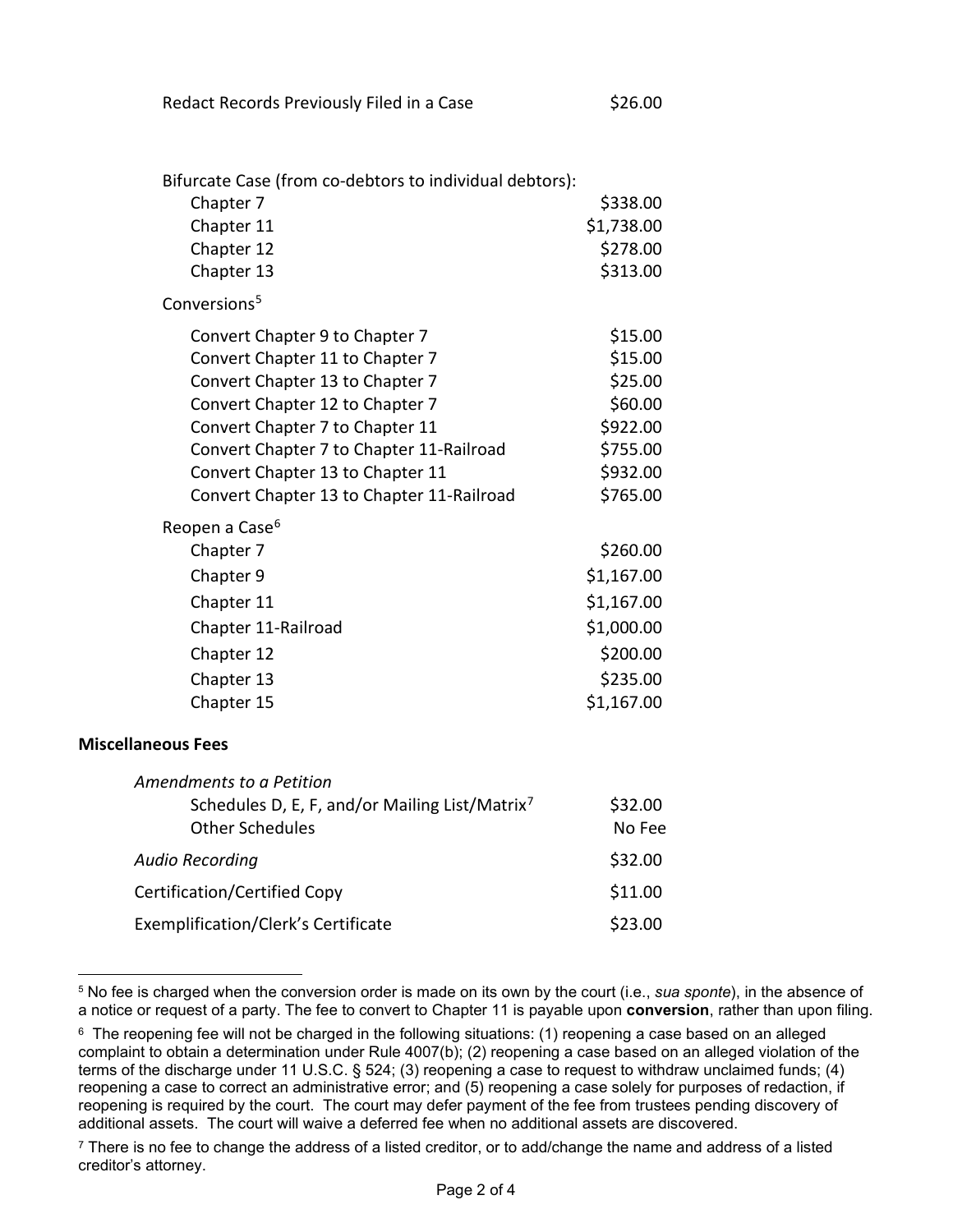| Any Payment Returned/Denied for Insufficient Funds                                            | \$53.00                                             |  |
|-----------------------------------------------------------------------------------------------|-----------------------------------------------------|--|
| Photocopies (per page)                                                                        | \$0.50                                              |  |
| Record Retrieval from Federal Records Center <sup>8</sup>                                     | Contact Clerk's Office for<br>Fees and Instructions |  |
| Record Search                                                                                 | \$32.00                                             |  |
| (No fee charged if the requested item can be found via CM/ECF)                                |                                                     |  |
| Filing Document Not Related to a Pending Case<br>or Proceeding a/k/a Miscellaneous Proceeding | \$49.00                                             |  |
| Pro Hac Vice Admission <sup>9</sup>                                                           | \$100.00                                            |  |
| <b>PACER Fees</b>                                                                             | $$0.10^{10}$                                        |  |
| Transfer of Claim                                                                             | \$26.00                                             |  |

<span id="page-2-0"></span> $^8$  Paper records are generally a \$64 fee for the retrieval of one box of records, \$39 for the retrieval of each additional box. Electronic records retrieval is \$19.90 + \$0.65 per page.

 $^9$  This fee is payable to the U.S. District Court, District of Massachusetts

<span id="page-2-2"></span><span id="page-2-1"></span> $^{\text{10}}$  This is a per page charge with a \$3.00 maximum charge per document.